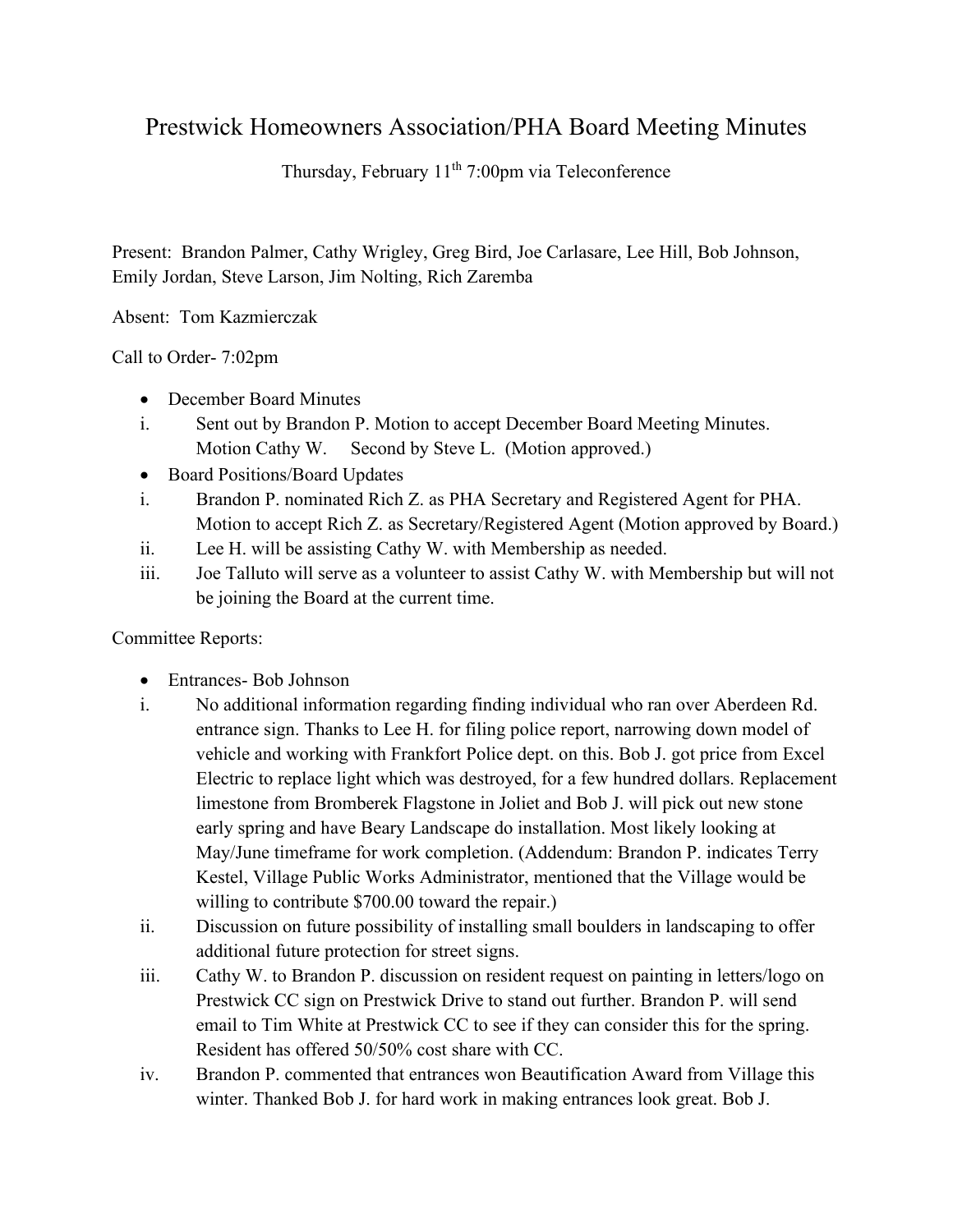indicated may have to spend some additional \$ next fall to get additional holiday lights. On-line after season research for lights proved unproductive. Bob J. indicated Beary Landscape has extra lights stored.

- Membership- Cathy Wrigley
- i. To date PHA has collected \$19,500 toward new year dues. Currently 91 people on the 'yes to no' list. ('Yes to no' list only indicates residents who have paid last year and have not indicated so, to date.)
- ii. 8 people who were no's last year, joined on their own this year.
- iii. Cathy W. indicated will divided remaining 'yes to no' contact list up in March. Brandon P. will be sending out email reminders/thank you's to all residents over the next few weeks. Reminders will go out by Emily J. as well on Facebook page, as well prior to month end.
- iv. Cathy W. discussed options of contacting residents whom PHA has received a returned dues letter.
- v. Cathy W. indicated 17% of residents have paid through new Venmo app.
- Marketing/Social Media- Emily Jordan
- i. Ad renewals start in next few months, and social media has been going fine.
- ii. Emily J. will start interacting with new Village of Frankfort Facebook page
- Architectural Review (ARC)- Steve Larson
- i. Winter traditionally slow. Discussed the few outstanding requests, updates on lot ground breakage and vacant lots.
- ii. Brandon P. indicated the Prestwick Properties building has sold, and indicated properties on the market currently are going under contract quickly, including in Prestwick.
- Financial- Tom Kazmierczak
- i. Tom K. out. Brandon P. commented on Treasurer's report. 2020 tax forms have been filed. Brandon P. discussed detailed income and expenditures for the past month. Financial outlook looks good and additional incoming revenue from dues will help supplement current budget. Brandon P. asked for motion to approve Treasurer's report.

Motion Steve L. Second by Cathy W. (Motion approved)

- Social
- i. Block party reminder by Brandon P. PHA will provide up to \$100 to support a block party in each section (Aberdeen, Prestwick Dr., Shetland, Highland/St. Andrews Way) with proper social distancing. Everyone in the section must be invited (including all cul de sac and condos.)
- Security
	- i. Lock it or Lose it reminder by Brandon P.
- Website